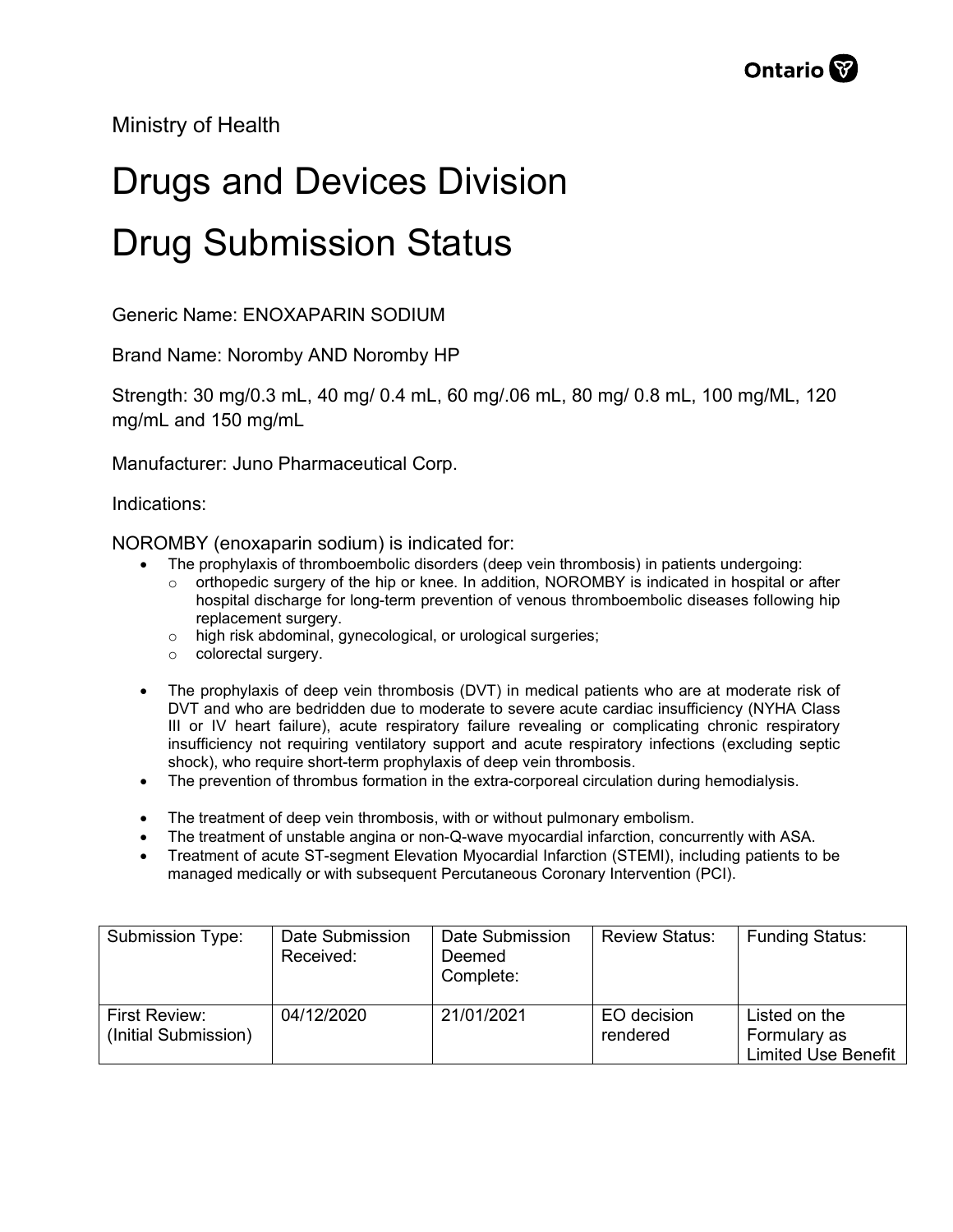## Review Status:

- Screening Ministry is screening the manufacturer's submission to ensure all regulatory and policy requirements have been met in order to proceed with the drug review.
- Submission incomplete Manufacturer did not meet the necessary requirements to allow review to proceed.
- Submission complete & under review Manufacturer met all requirements to proceed with the drug review, and evaluation of the drug submission is underway.
- Committee to Evaluate Drugs\* (CED) review completed, manufacturer requesting reconsideration – A recommendation was made by the CED, however the manufacturer has submitted or will be submitting additional information.
- Committee to Evaluate Drugs (CED) review completed A recommendation was made by the CED.
- Ontario Steering Committee for Cancer Drugs\*\* (OSCCD) review completed A recommendation was made by the OSCCD.
- Executive Officer (EO) decision rendered.

## Funding Status:

The Committee to Evaluate Drugs (CED) recommendation and the Executive Officer (EO) decision, if available, can be found at:

[The CED recommendation and the EO decision](http://www.health.gov.on.ca/en/pro/programs/drugs/ced_rec_table.aspx)

\* [The Committee to Evaluate Drugs \(CED\)](http://www.health.gov.on.ca/en/pro/programs/drugs/how_drugs_approv/funding_ced.aspx) is the Ministry's independent expert advisory committee on drug-related issues. The committee is comprised of practicing physicians, pharmacists, health economists, and patient representatives. In conducting its review, the CED considers data contained in the drug manufacturer's submission, input provided by patient groups, findings from the national Common Drug Review and the pan-Canadian Oncology Drug Review, and other scientific information as necessary.